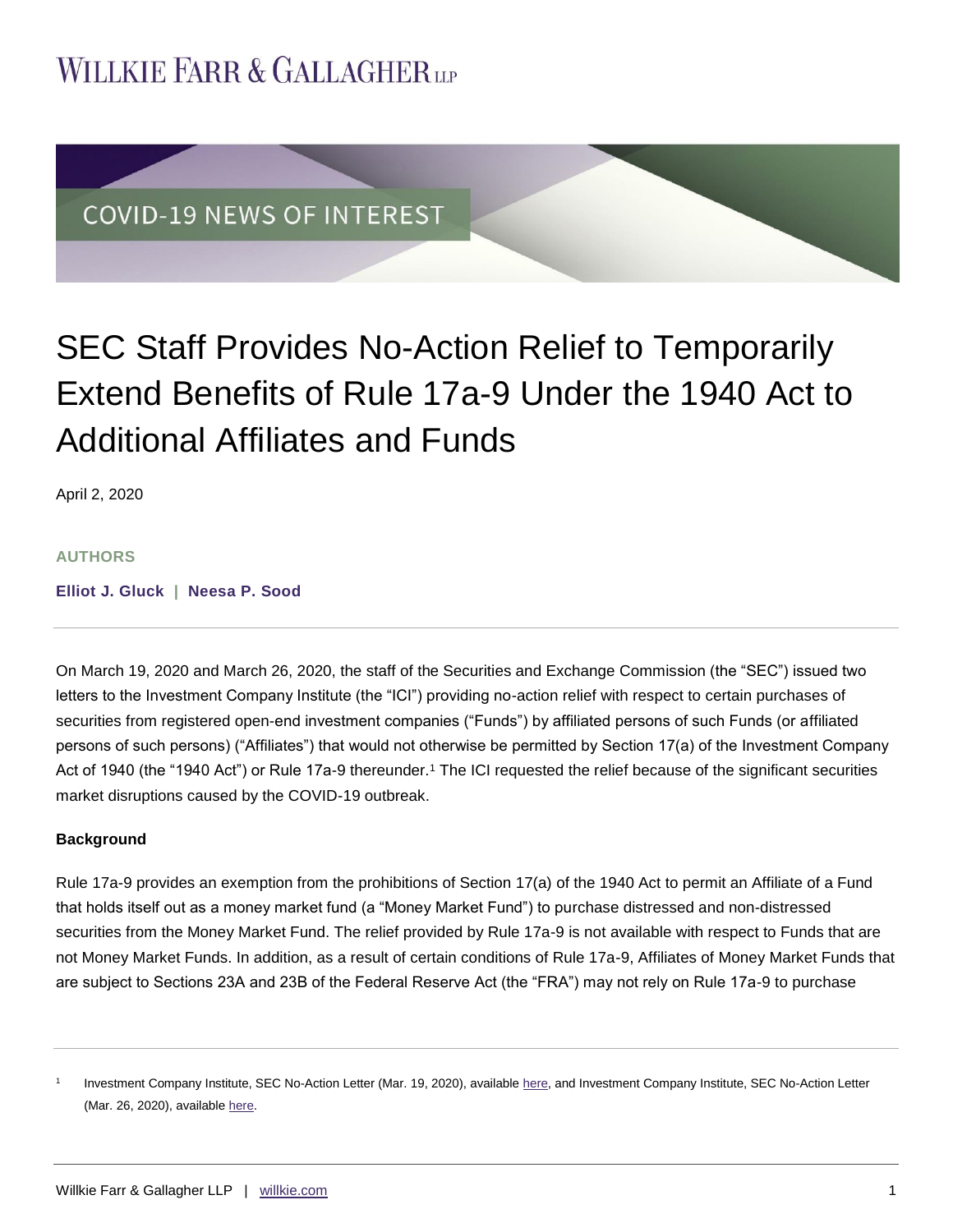## **SEC Staff Provides No-Action Relief to Temporarily Extend Benefits of Rule 17a-9 Under the 1940 Act to Additional Affiliates and Funds**

securities from Money Market Funds because of conflicting regulations to which they are subject (*e.g.*, Sections 23A and 23B of the FRA and Regulation W).<sup>2</sup>

The COVID-19 outbreak has caused short-term dislocation in the market for money market securities and various types of debt securities. In light of the dislocation, Affiliates of Funds may wish to purchase securities from the Funds in an effort to enhance Fund liquidity (and stability in the case of Money Market Funds), but may not be able to do so in reliance on Rule 17a-9.

#### **Extension of Rule 17a-9 Relief for Purchases of Securities from Money Market Funds by Certain Affiliates**

In its March 19, 2020 letter ("March 19 Letter"), the SEC staff stated that it would not recommend enforcement action to the SEC against any Money Market Fund, or any Affiliate of the Money Market Fund that is subject to Sections 23A and 23B of the FRA, under Section 17(a) of the 1940 Act or Rule 17a-9 thereunder, if the Affiliate purchases securities from the Money Market Fund under the circumstances and subject to the conditions set out below:

- 1. The purchase price of the purchased security would be its fair market value as determined by a reliable third-party pricing service.
- 2. The purchase satisfies the conditions of Rule 17a-9 under the 1940 Act except to the extent that the terms of such purchase would otherwise conflict with (i) applicable banking regulations or (ii) the exemption issued by the Board of Governors of the Federal Reserve System on March 17, 2020, defining "covered transaction" for purposes of Section 23A of the FRA to not include the purchase of assets from an affiliated Money Market Fund.
- 3. The Money Market Fund timely files Form N-CR reporting such transaction under Part C of such Form, and reports in Part H of such Form that the purchase was conducted in reliance on the March 19 Letter.
- 4. The relief provided by the March 19 Letter shall be in effect on a temporary basis, and will cease to be in effect upon notice from the SEC staff.

### **Extension of Rule 17a-9 Relief for Purchases of Debt Securities from Mutual Funds by Affiliates**

In its March 26, 2020 letter ("March 26 Letter"), the SEC staff stated that it would not recommend enforcement action to the SEC against any Fund that is not an exchange-traded fund and that does not hold itself out as a Money Market Fund (each, a "Mutual Fund"), or any Affiliate of the Mutual Fund that is not a registered investment company, under Section

<sup>2</sup> Sections 23A and 23B of the FRA impose certain restrictions on a bank's loans to, purchase of assets from, and certain other transactions with, affiliates. Regulation W promulgated by the Board of Governors of the Federal Reserve System implements Sections 23A and 23B of the FRA.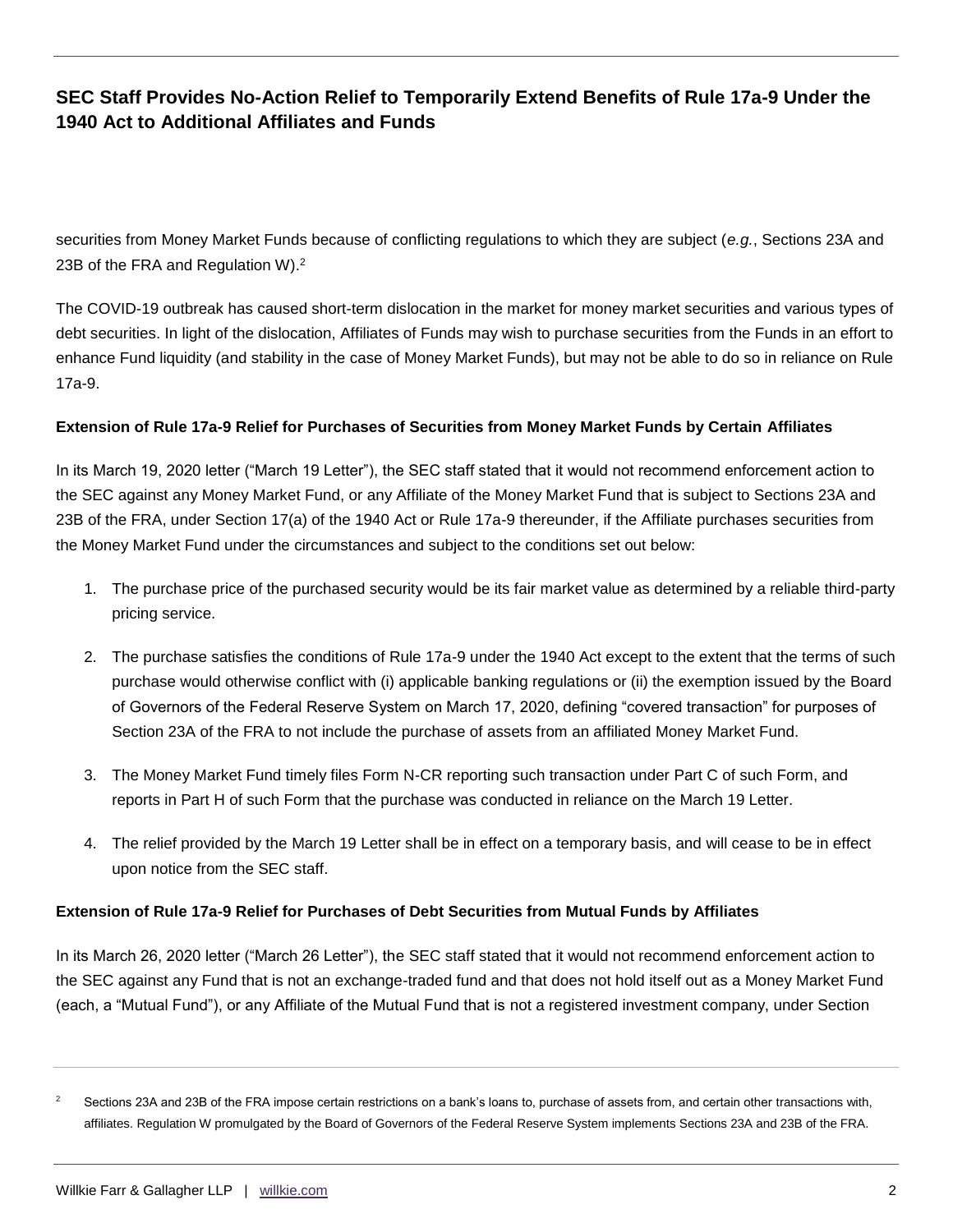## **SEC Staff Provides No-Action Relief to Temporarily Extend Benefits of Rule 17a-9 Under the 1940 Act to Additional Affiliates and Funds**

17(a) of the 1940 Act, if the Affiliate purchases debt securities from the Mutual Fund under the circumstances and subject to the conditions set out below (which conditions are in general accordance with those set out in Rule 17a-9(b)):

- 1. The purchase price for the debt security is paid in cash.
- 2. The price of the purchased debt security is its fair market value under Section 2(a)(41) of the 1940 Act, provided that this price is not materially different from the fair market value of the debt security indicated by a reliable thirdparty pricing service.
- 3. In the event that the Affiliate thereafter sells the purchased debt security for a higher price than the purchase price paid to the Mutual Fund, the Affiliate shall promptly pay to the Mutual Fund the amount by which the subsequent sale price exceeds the purchase price paid to the Mutual Fund. If the Affiliate is subject to Sections 23A and 23B of the FRA, this condition does not apply to the extent that it would otherwise conflict with (i) applicable banking regulations or (ii) any applicable exemption from such regulations issued by the Board of Governors of the Federal Reserve System.
- 4. Within one business day of the purchase of the debt security, the Mutual Fund must publicly post on its website and inform the SEC staff via email to [IM-EmergencyRelief@sec.gov](mailto:IMEmergencyRelief@sec.gov) stating the name of the Mutual Fund, the name of the Affiliate, the debt security(s) purchased (including a legal identifier if available), the amount purchased, and the total price paid.
- 5. The relief provided by the March 26 Letter shall be in effect on a temporary basis, and will cease to be in effect upon notice from the SEC staff.

In addition to the issuance of the March 19 Letter and March 26 Letter, other measures have been taken by regulators to assist Funds in meeting demands for redemptions and to stabilize the financial markets generally, including the establishment of a money market mutual fund facility by the Federal Reserve System<sup>3</sup> and the ability for Funds (that are not Money Market Funds) to obtain short-term lending.<sup>4</sup>

See COVID-19 News of Interest - Federal Reserve and U.S. Treasury Seek to Bolster Money Market Funds (Mar. 23, 2020), availabl[e here.](https://www.willkie.com/-/media/files/publications/2020/03/federalreserveandustreasuryseektobolstermoneymarke.pdf)

See COVID-19 News of Interest - SEC Provides Relief for Registered Funds to Obtain Short-Term Funding (Mar. 26, 2020), availabl[e here.](https://www.willkie.com/-/media/files/publications/2020/03/sec_provides_relief_for_registered_funds_to_obtain.pdf)